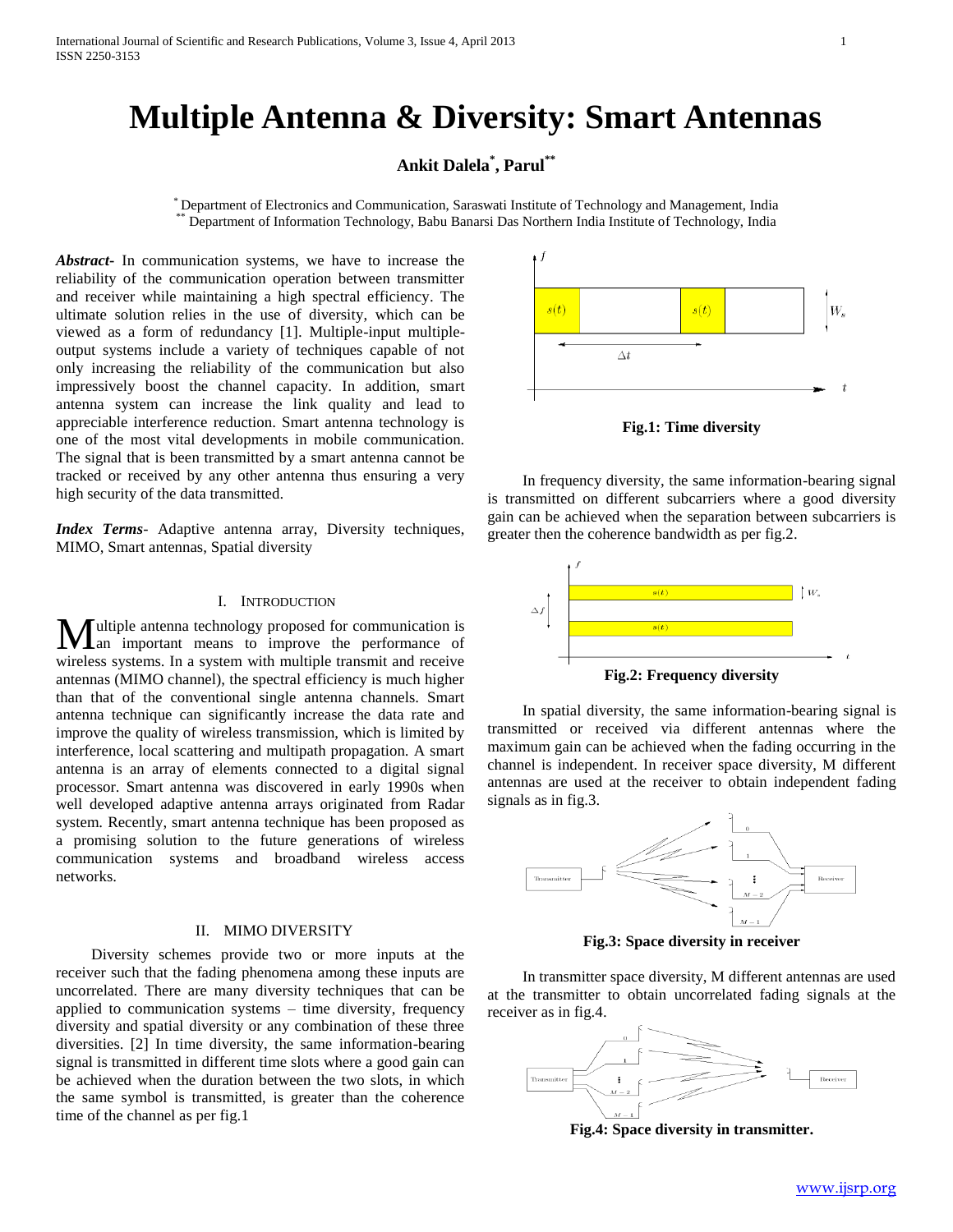#### III. SMART ANTENNAS

 The smart antenna works as follows. Each antenna element sees each propagation path differently, enabling the collection of elements to distinguish individual paths to within a certain resolution. As a result, smart antenna transmitters can encode independent streams of data onto different paths or linear combinations of paths, thereby, increasing the data rate and providing diversity gain.[3] No manual placement of antennas is required. The smart antenna electronically adapts to the environment. Smart antenna system can be categorized into three main groups – Phased antenna array system, switched beam systems and adaptive antenna array system. Phased antenna array is a group of antennas in which the relative phases of the respective signals feeding the antennas are varied in such a way that the effective radiation pattern of the array is reinforced in a desired direction and suppressed in undesired directions. [4] In switched beam approach, the sector coverage is achieved by multiple predetermined fixed beam patterns with the greater gain placed in the centre of a beam. [4] In practice, switched beam system can simply replace conventional sector antennas without requiring significant modifications to the radio base station antenna interface or the baseband algorithms implemented at the receiver. Fig 6 illustrates the produced antenna pattern with 4 antennas.



**Fig.5: Functional block diagram of switched beam antenna.**



**Fig.6: Functional block diagram of switched beam system**.

 Adaptive antenna array beam forming techniques have been employed to remove unwanted noise and jamming from the output, mainly in military applications. With powerful digital signal processing hardware at the base-band, algorithms could control antenna beam patterns adaptively to the real signal environment, forming beams towards the desired signals while forming nulls to co-channel interferers. Thus the system performance is optimized in terms of link quality and system capacity. [5] Adaptive antenna array can be utilized in the transmitter side, which is known as transmit beamforming as in fig.7 or in the receiver side, which is called receive beamforming.



**Fig.7. Illustration of transmit beamforming.**

 Multipath propagation in mobile radio environment leads to inter-symbol interference. Using transmit and receive beams that are directed towards the mobile of interest reduces the amount of multipath and inter-symbol interference. [6]

#### IV. CONCLUSION

 This paper introduced the multi antenna technologies which can be considered as one of the most vivid area of research. Diversity techniques are used to improve the performance of the radio channel without any increase in the transmitted power. The use of multiple antenna system increases link reliability, increases channel capacity and reduces interference in both uplink and downlink. Further, smart antenna techniques are introduced which are intelligent devices whose radiation pattern can be varied without being mechanically changed. General conclusions about how best to upgrade a network are not easily made because every operator has a unique set of constraints such as what frequencies are available, what interfaces pre-exist and what network, antenna and user equipment has been previously deployed. Even so, the wide variety of antenna types and processing techniques makes impressive improvements in the capacity and coverage of emerging 4G networks.

#### **REFERENCES**

- [1] A. Goldsmith, Wireless Communications, Cambridge Univ. Press, 2005.
- [2] Markku Juntti, et. al. ,"MIMO Communications with Applications to 3G and 4G", Oulu University.
- [3] T.A. Denidni, and G.Y. Delisle, (1995), "A nonlinear algorithm for output power maximization of indoor adaptive phased array", IEEE Trans. Electromagnetic Compatibility, 37(2), 201-209.
- [4] Ahmed EI Zooghby, Smart Antenna Engineering, Artech House, 2005.
- [5] Michael Chryssomallis, "Smart antennas", IEEE Antennas and Propagation Mag., vol. 42, pp.129-136, June 2000.
- [6] G. V. Tsoulos, (1999), "Smart Antennas for Mobile Communication Systems", Electronics and Communication Enginnering Journal, 11(2), 84- 94